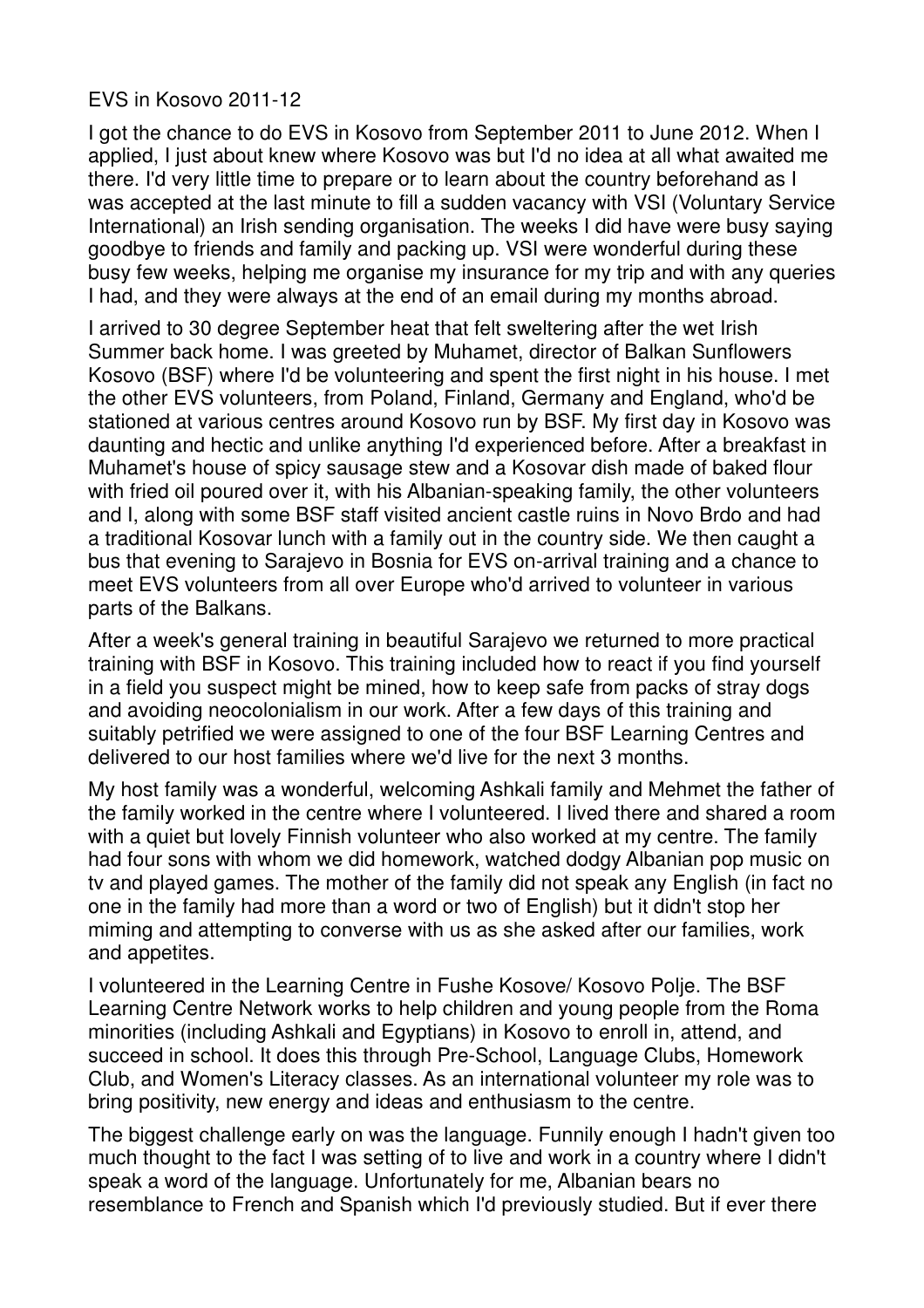was a way to learn a difficult language quickly, volunteering in a Homeowrk Club is it! By the end of the first day I knew the numbers to twenty, and by the end of the first week I could do the times tables in Albanian. It wasn't all plain sailing. It's a huge challenge to be surrounded by colleagues and children, however lovely, and feel entirely exluded because you literally cannot understand a word of what's being said around you. However it's a wonderful incentive to work hard to learn the language and is also probably quite a healthy thing for a native English speaker to experience as we're usually able to make our way in English wherever we travel. I found a fantastic language teacher and the twice-weekly classes became one of the highlights in my week.

There are so many things I miss having finished my volunteering in Kosovo, and perhaps surprisingly after my struggles, I definitely miss speaking Albanian. It led to such funny situations like finding yourself on Facebook Chat having simultaneous conversations in Albanian and Serbian with different friends, which is better than any brain training I imagine. It also let me have so many interesting conversations and learn so much about life in Kosovo which I'd have missed out on if only speaking to the people who speak English.

My day to day work at the centre usually involved doing homework with small groups of kids and planning educational activities for the various groups of kids. The kids I worked with couldn't have been lovelier and constantly surprised me with their affection, warmth and enthusiasm. Our centre catered mainly for Ashkali children, a Roma minority that speak Albanian, although we also had a small Serbian programme for Roma children where I spent one day a week. Roma, Ashkali and Egyptians face huge discrimination and exclusion in Kosovo (as in many other countries) which results in Roma children often not attending school or not getting the support needed to succeed in school. In the centre children got a hot meal, a friendly fun atmosphere, and support to succeed in school. We had weekly themes linked to topics in school, games, music, and arts and crafts.

Another early challenge was the food. Kosovars don't really do breakfast, except tea which they have in tiny glasses and manage to cheat the laws of physics and spoon in about 5 teaspoonfuls of sugar. They are demons for sugar, oil, salt and bread. As breakfast was a bit of a puzzle for them I got really interesting things like leftover dinner for breakfast: chicken drumsticks and peppers stuffed with mince and rice, rice cooked in chicken stock, stews with pepperoni. One morning I even got chips! Somehow I got really used to the food, the salt, the oil and using a hunk of bread as an eating implement. Although if I never saw cabbage again I'd be pretty happy having eaten it daily in various guises for 10 months. There are also some delicious dishes from the region like pita and flia which I miss now I'm home. Colleagues at the centre invited me to their house one weekend to learn how to make the traditional pita dish (pastry filled with spinach, cheese or meat) which was yet another example of their welcoming spirit and eagerness to share their culture.

At weekends there was the opportuninty to catch up with the other EVS volunteers in Pristina and to enjoy the cafe culture in the capital as well as visit other countries in the Balkans. Us five EVS volunteers also met regularly to work on various projects including writing a manual for future volunteers and setting up a volunteer club with skills shares and information evenings to encourage volunteerism in